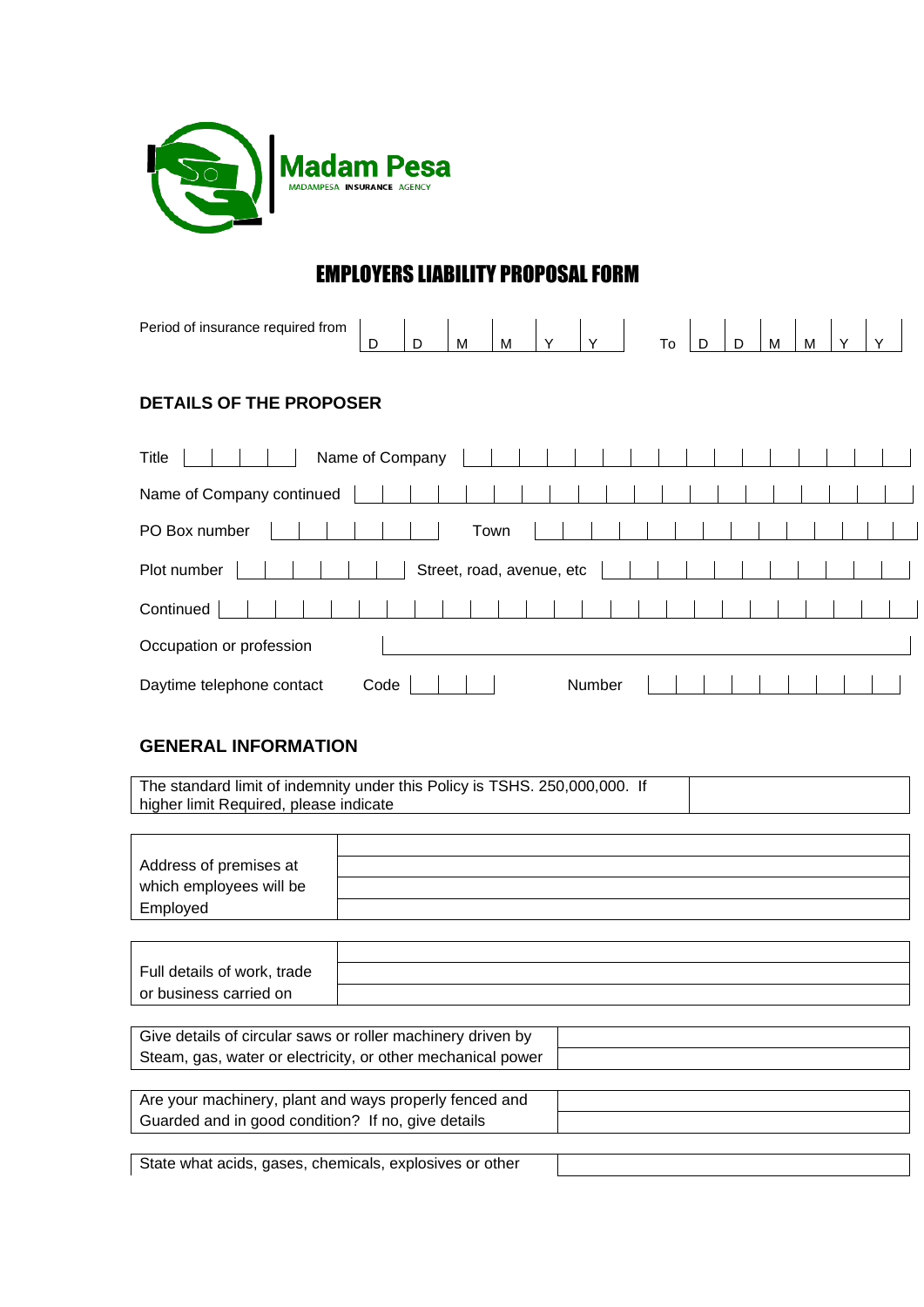| Hazardous materials will be used and to what extent       |  |
|-----------------------------------------------------------|--|
| Give details of any process in which asbestos is used     |  |
|                                                           |  |
| Give details of any work away<br>Carried out by employees |  |

## **DETAILS OF PREVIOUS INSURANCE AND CLAIMS**

| In respect of this class of insurance, has any insurer |  |
|--------------------------------------------------------|--|
| Ever declined a proposal, cancelled a policy, imposed  |  |
| Special terms or conditions? If yes, please give       |  |
| details                                                |  |
|                                                        |  |

|             | Number of cases of accident |        | <b>SETTLED CLAIMS</b> | <b>OUTSTANDING CLAIMS</b> |                                 |  |
|-------------|-----------------------------|--------|-----------------------|---------------------------|---------------------------------|--|
| <b>YEAR</b> | or diseases                 | Number | Cost (TSHS)           | Number                    | <b>Estimated cost</b><br>(TSHS) |  |
|             |                             |        |                       |                           |                                 |  |
|             |                             |        |                       |                           |                                 |  |
|             |                             |        |                       |                           |                                 |  |
|             |                             |        |                       |                           |                                 |  |
|             |                             |        |                       |                           |                                 |  |

**NB The total wages and salaries declared should be in respect of all employees on the Wage Roll and include full wages and salaries and any allowances or other considerations which employees are paid/allowed. This cover is subject to an annual declaration of actual wages or salaries paid. And as such, staff changes do not have to be notified.**

| <b>Description of employees</b>                                                                            | <b>Estimated number of</b><br>employees | <b>Estimated annual earnings</b><br>(TSHS) |
|------------------------------------------------------------------------------------------------------------|-----------------------------------------|--------------------------------------------|
| Administrative, commercial travellers,<br>Clerical and all employees who do not<br>engage in manual labour |                                         |                                            |
| All other employees                                                                                        |                                         |                                            |

#### **DECLARATION**

I/We the undersigned, desire to effect in terms of the Policy issued by Madampesa Insurance Agency against liability mentioned. I/We agree to render at the end of each period of insurance a statement in the form required of all earnings as described above actually paid or allowed and to pay premium on any such earnings in excess of the amount estimated above.